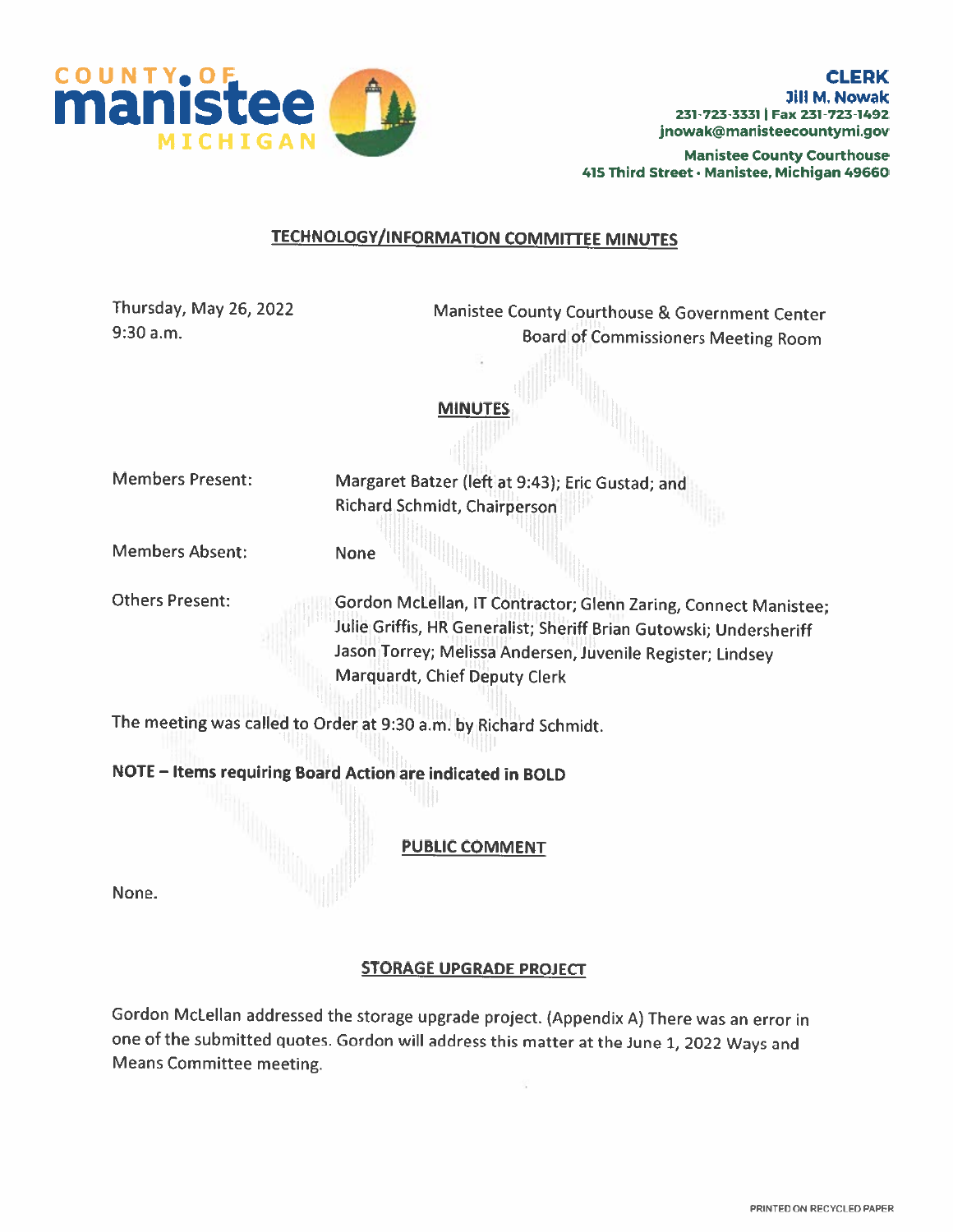Moved by Gustad, seconded by Schmidt to move this matter to the Ways and Means Committee meeting on June 1, 2022, for review and consideration. Ayes. All. Motion Carried.

## FY 2022-23 TECHNOLOGY PROJECTS

Gordon McLelIan presented upcoming IT projects for fiscal year 2022-23. (Appendix E) Level <sup>1</sup> Priority projects total \$100,000. These projects include the rotation and replacement of <sup>50</sup> desktop computers. The 395 3<sup>rd</sup> Street building currently has no security camera system. A stand-alone video recorder and six cameras would be installed as part of the Level <sup>1</sup> Priority projects. Level 2 Recommended projects total \$37,000. These projects include additional cameras for courthouse blind spots, tape backup for offline archiving and long-term data retention and purchasing extended two-year warranties for approximately <sup>38</sup> laptop computers. The level 3 projects are unknown currently in the amount of \$50,000. The Friend of the Court is currently undergoing an audit from the Michigan Department of Health and Human Services. There may be some technology upgrades necessary from the outcome of the audit.

# OTHER ITEMS FROM COMMITTEE MEMBERS

Gordon McLellan informed the committee that the trial of the Tel Cloud Net Faxing in the Administrator's Office has resolved many of the ongoing faxing issues. Six additional units are on order for implementation in those offices that utilize faxing.

The Circuit Court and County Clerk's office have started the migration process to the new WEB/TCS case management system. This is a web-based system maintained by the State of Michigan. Lindsey Marquardt indicated that it is anticipated the departments will go live with WEB/TCS the second week of July.

The meeting was adjourned at the Call of the Chair at 10:01 a.m.

Eric Gustad Richard Schmidt, Chairperson

Margaret Batzer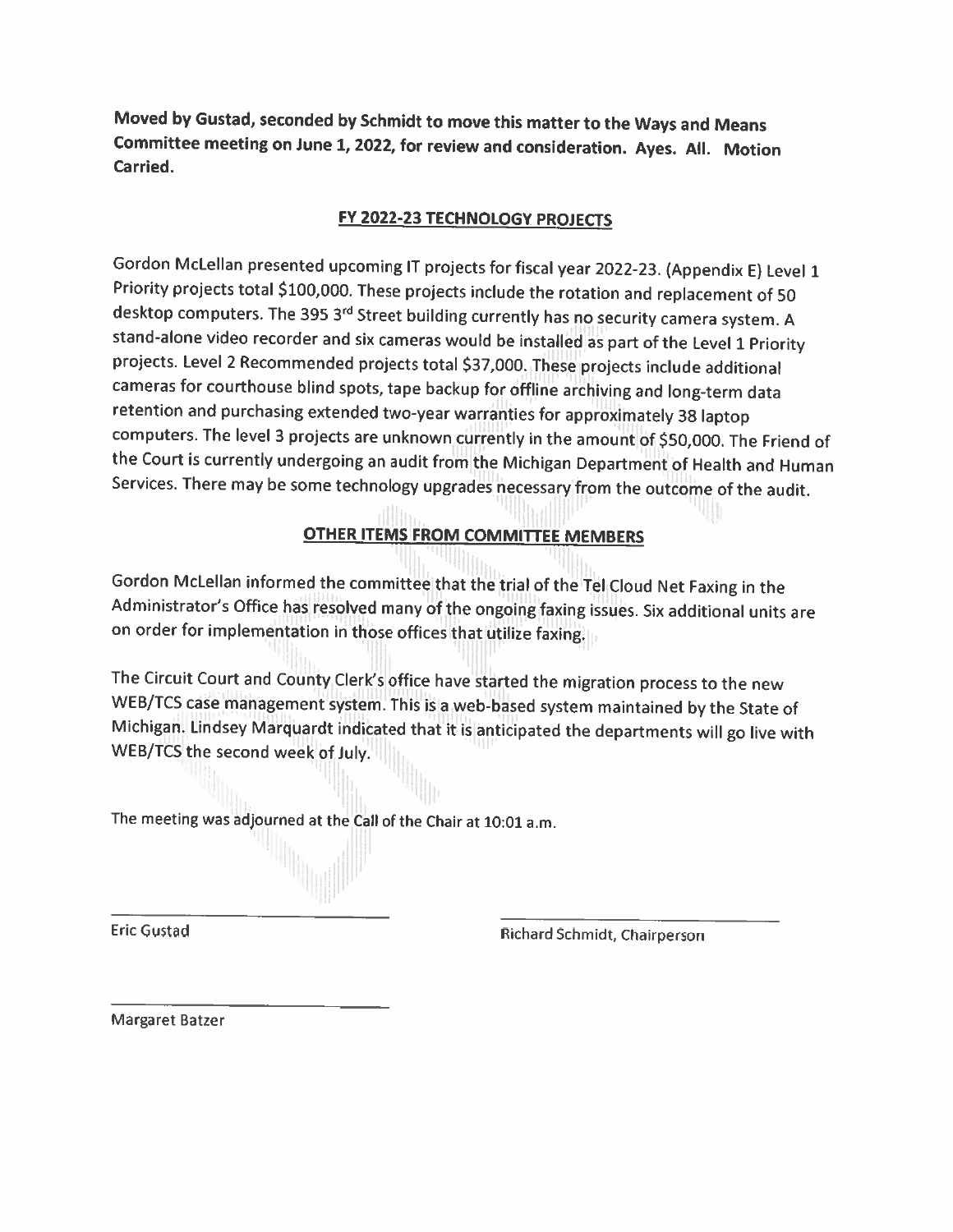

Ŧ

 $\mu_{\ell}$  .

 $\mathbf{v}^{\mathrm{f}}$ 

| <b>VENDOR</b>   | <b>GRACON SERVICES INC</b>                   |                    |
|-----------------|----------------------------------------------|--------------------|
| <b>END USER</b> | <b>MANISTEE COUNTY</b>                       |                    |
| <b>RFQ</b>      | <b>STORAGE REFRESH (5YR) Hewlett Packard</b> |                    |
| DATE            | 19-May-22                                    | <b>HEnterprise</b> |

| Qty           | <b>Model</b>   | <b>Description</b>                                   | <b>Unit Price</b> | <b>Total</b> |
|---------------|----------------|------------------------------------------------------|-------------------|--------------|
|               | ROQ82A         | HPE MSA 2062 10GbE ISCSI SFF Strg                    | 10,577.26         | 21,154.53    |
| 4             | ROQ67A         | HPE MSA 14.4T SAS 10K SFF M2 6pk HDD Bdl             | 5,241.81          | 20,967.25    |
| 8             | <b>ROQ47A</b>  | HPE MSA 1.92TB SAS RI SFF M2 SSD                     | 1,701.60          | 13,612.80    |
|               | <b>AF556A</b>  | HPE 1.83m 10A C13-UL Dom Pwr Cord                    | 8.63              | 34.50        |
| $\mathcal{P}$ | <b>HU4A6A5</b> | <b>HPE 5Y Tech Care Essential SVC</b>                | 4,297.79          | 8,595.58     |
| 8             | J9283D         | Aruba 10G SFP+ to SFP+ 3m DAC Cable                  | 146.76            | 1,174.10     |
|               | JL703A         | Aruba 8360-16Y2C Pwr2Prt3F2PS Bdl                    | 26,742.23         | 53,484.45    |
| 4             | TBD            | Non HPE part: 1.82m / 6ft 5-15P to C15 Power<br>Cord | 31.25             | 125.00       |
|               |                |                                                      | <b>TOTAL</b>      | 119,148.20   |

| <b>OPTIONAL:</b> |                |                               |           |                                      |
|------------------|----------------|-------------------------------|-----------|--------------------------------------|
| 2.00             | <b>H8A01A5</b> | HPE Aruba 8360 Support<br>___ | $-639.08$ | $\overline{1778.15}$ .<br>. <i>.</i> |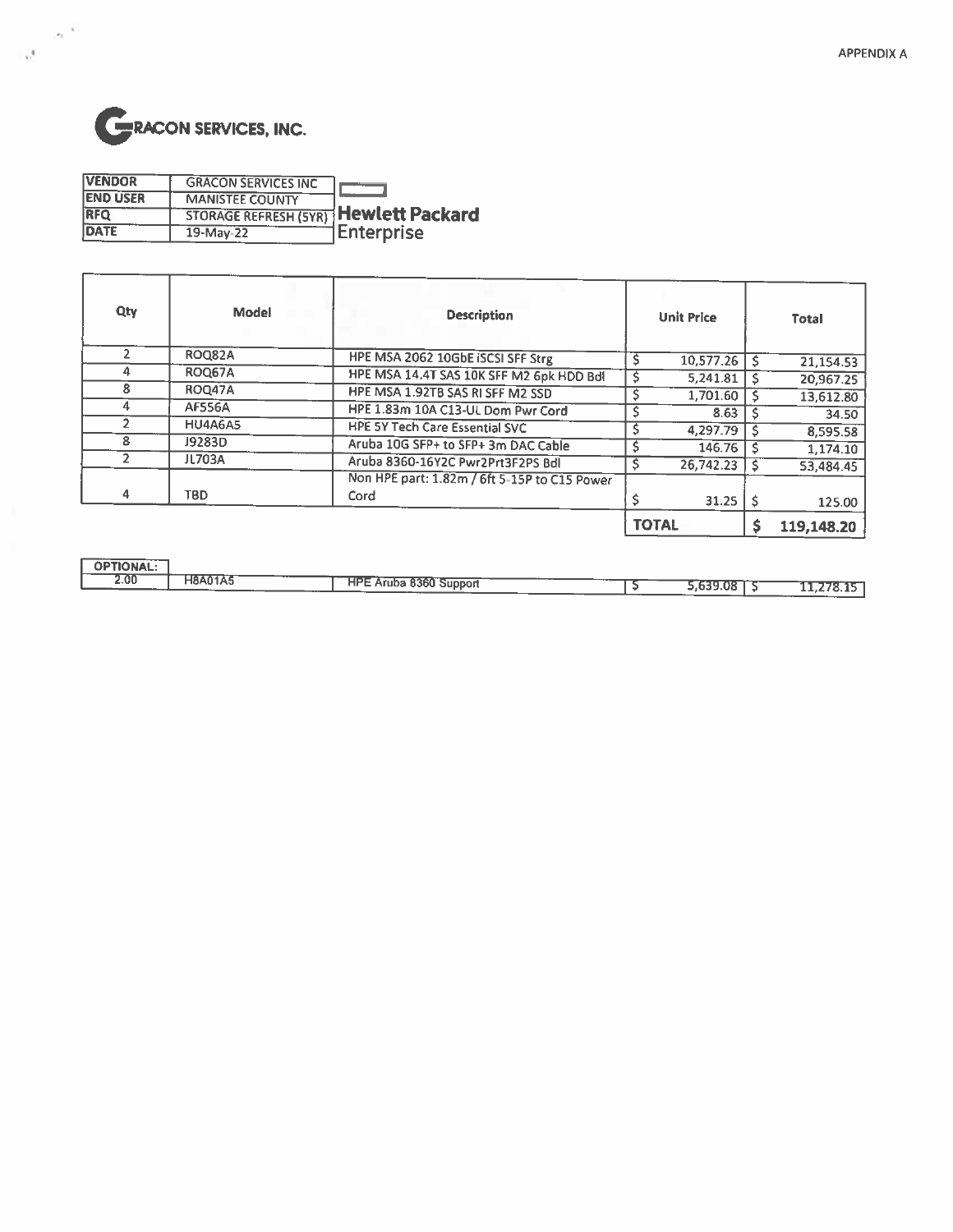| PROVANTAGE<br><b>CERTIFIED QUOTATION</b>                                                                     |                                                                       |                               |                              |                                                                                                                                                                                     |                                   |                                         |
|--------------------------------------------------------------------------------------------------------------|-----------------------------------------------------------------------|-------------------------------|------------------------------|-------------------------------------------------------------------------------------------------------------------------------------------------------------------------------------|-----------------------------------|-----------------------------------------|
| <b>Customer Number</b><br>2305818                                                                            | Quotation Number<br>8912227                                           | <b>Issue Date</b><br>05/19/22 | Terms<br>Net 30 days         |                                                                                                                                                                                     | <b>Customer Reference</b><br>None |                                         |
|                                                                                                              | Issued by: Chad Heddleston 330-433-2628 chadh@provantage.com          |                               |                              |                                                                                                                                                                                     |                                   |                                         |
| <b>ACCTS PAYABLE</b><br>MANISTEE COUNTY COURTHOUSE<br><b>QUOTATION</b><br>415 THIRD ST<br>MANISTEE, MI 49660 |                                                                       |                               |                              | Shipping<br><b>RECEMNG PO# None</b><br>MANISTEE COUNTY COURTHOUSE<br>415 THIRD ST<br><b>MANISTEE, M 49660</b><br>(231)398-3500<br>gordon@manisteecountymi.gov<br>Via Ground Service |                                   |                                         |
| $(231)398 - 3500$                                                                                            | szielinski@manisteecountymi.gov                                       |                               |                              |                                                                                                                                                                                     |                                   |                                         |
|                                                                                                              | Attention: (231)398-3500 gordon@manisteecountymi.gov                  |                               |                              |                                                                                                                                                                                     |                                   |                                         |
| <b>SKU</b><br><b>Product Name</b><br><b>CMPTH6U</b>                                                          | HPE MSA 2062 10GbE ISCSI SFF Storage                                  |                               | Part Number<br><b>R0Q82A</b> | <b>Quantity</b><br>2                                                                                                                                                                | Each<br>7,699.00                  | Total<br>15,398.00                      |
| CMPTH79                                                                                                      | Hpe MSA 14.4T SAS 10K SFF M2 6PK HDD BDL PL-li                        |                               | <b>R0Q67A</b>                | 4                                                                                                                                                                                   | 3,799.00                          | 15,196.00                               |
| CMPTH6Y                                                                                                      | Hpe MSA 1.92TB SAS Ri SFF M2 SSD PL-li                                |                               | <b>R0Q47A</b>                | 8                                                                                                                                                                                   | 2,135.00                          | 17,080.00                               |
| CMPT <sub>13N</sub>                                                                                          | HPE 1.83m 10A C13-UL Power Cord                                       |                               | <b>AF556A</b>                | 4                                                                                                                                                                                   | 6.75                              | 27.00                                   |
| HPE93WN<br>HPE Aruba 10G SFP+ To SFP+ 3m DAC CBL                                                             |                                                                       |                               | J9283D                       | 8                                                                                                                                                                                   | 99.00                             | 792.00                                  |
| HEWN67W<br>HPE Aruba 8360-16Y2C PWR2PRT3F2PS BDL                                                             |                                                                       |                               | <b>JL703A</b>                | $\overline{2}$                                                                                                                                                                      | 21,599.00                         | 43,198.00                               |
| <b>HPEC0TV</b><br>HPE 5yr Tech Care Essentials MSA 2062 Storage Service                                      |                                                                       |                               | <b>H28P2E</b>                | $\overline{2}$                                                                                                                                                                      | 3,999.00                          | 7,998.00                                |
| <b>Provantage Sales</b><br>7576 Freedom Ave NW<br>North Canton, OH 44720                                     |                                                                       |                               |                              |                                                                                                                                                                                     | Subtotal:<br>Shipping:<br>Total:  | 99,689.00<br><b>FREE</b><br>\$99,689.00 |
|                                                                                                              | To place your order, email chadh@provantage.com or call 330-433-2628. |                               |                              |                                                                                                                                                                                     |                                   |                                         |
| Please note that prices on this quotation cannot be guaranteed beyond the issue date.                        |                                                                       |                               |                              |                                                                                                                                                                                     |                                   |                                         |
|                                                                                                              |                                                                       |                               |                              |                                                                                                                                                                                     |                                   |                                         |

Document Generated on 05/20/22 at 10:13:38 AMEST

 $\mathbf{r}$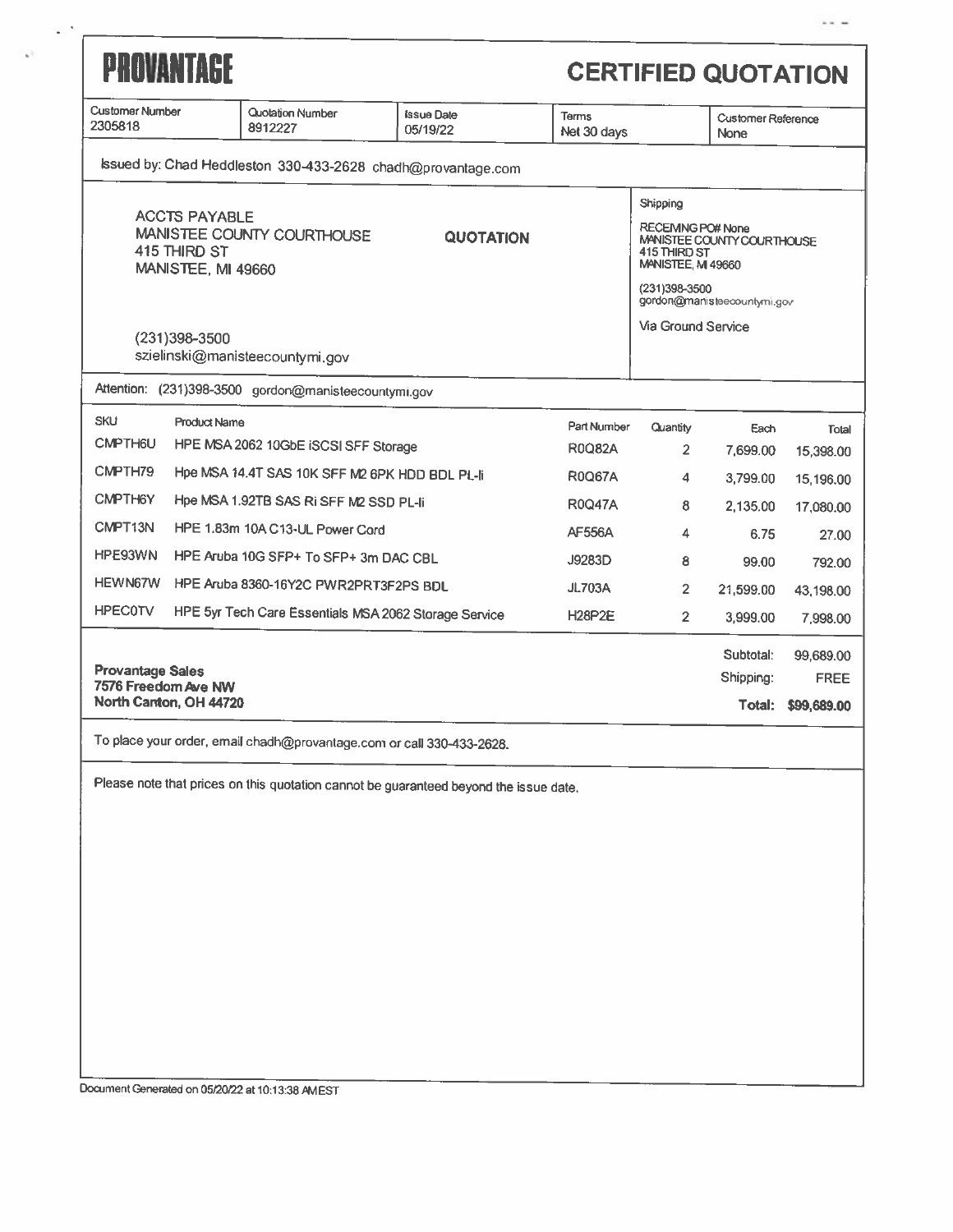

### SOLD-TO PARTY 10957431

MANISTEE COUNTY 415 3RD ST MANISTEE MI 49660-1624

### SHIP-TO

MANISTEE COUNTY 415 3RD ST MANISTEE MI 49660-1624

| <b>Quotation</b>            |                              |  |  |  |
|-----------------------------|------------------------------|--|--|--|
| Quotation Number: 225064182 |                              |  |  |  |
| <b>Document Date</b>        | $: 24-MAY-2022$              |  |  |  |
| <b>PO Number</b>            | ٠.                           |  |  |  |
| <b>PO Release</b>           | ٠                            |  |  |  |
| <b>Sales Rep</b>            | : Ronald Walters             |  |  |  |
| <b>Email</b>                | : RONALD.WALTERS@INSIGHT.COM |  |  |  |
| <b>Telephone</b>            | $: +19374159463$             |  |  |  |

### We deliver according to the following terms:

| <b>Payment Terms</b>      | $:$ Net 30 days                   |
|---------------------------|-----------------------------------|
| Ship Via                  | : Insight Assigned Carrier/Ground |
| <b>Terms of Delivery:</b> | : FOB DESTINATION                 |
| Currency                  | : USD                             |

Quote valid until August 31st, <sup>2022</sup>

| <b>Material</b> | <b>Material Description</b>                                                                                                               | Quantity       | <b>Unit Price</b> | <b>Extended Price</b> |
|-----------------|-------------------------------------------------------------------------------------------------------------------------------------------|----------------|-------------------|-----------------------|
| JL703A#ABA      | HPE Aruba CX 8360-16Y2C - switch - 16 ports -<br>managed - rack-mountable - TAA Compliant                                                 | $\overline{2}$ | 18,064.68         | 36,129.36             |
|                 | <b>OPEN MARKET</b>                                                                                                                        |                |                   |                       |
| J9283D          | HPE Aruba Direct Attach Copper Cable -<br>10GBase direct attach cable - 10 ft                                                             | 8              | 98.06             | 784.48                |
|                 | <b>OPEN MARKET</b>                                                                                                                        |                |                   |                       |
|                 | <b>FAFLASHEXPRESSSUI FLASHEXPRESS BUNDLE INCLUDING X20 CHASSIS,</b><br>22TB DFM DATA PACK & 10 TIBS OF CLOUD BLOCK<br>STORE FOR 12 MONTHS | 1              | 32,248.44         | 32,248.44             |
|                 | <b>OPEN MARKET</b><br>Array 1                                                                                                             |                |                   |                       |
|                 | FAFLASHEXPRESSSUIFAFLASHEXPRESSSUITE-22TB-BUNDLE 1 MONTH<br>EVERGREEN SILVER SUBSCRIPTION, NBD DELIVERY,<br><b>24/7 SUPPORT</b>           | 12             | 734.79            | 8,817.48              |
|                 | <b>OPEN MARKET</b>                                                                                                                        |                |                   |                       |
| P019-008        | Tripp Lite 8ft Power Cord Cable 5-15P to C15<br>Heavy Duty 15A 14AWG 8' - power cable - NEMA<br>5-15 to IEC 60320 C15 - 8 ft              | 4              | 19.99             | 79.96                 |
|                 | <b>OPEN MARKET</b>                                                                                                                        |                |                   |                       |
|                 | PKG-SVC-PUREFLASH NSIT - PURESTORAGE FLASHARRAY                                                                                           | 1              | 3,688.20          | 3,688.20              |
|                 | <b>OPEN MARKET</b>                                                                                                                        |                |                   |                       |
|                 | FAFLASHEXPRESSSUIF LASHEXPRESS BUNDLE INCLUDING X20 CHASSIS,<br>22TB DFM DATA PACK & 10 TIBS OF CLOUD BLOCK<br>STORE FOR 12 MONTHS        | 1              | 32,248.44         | 32.248.44             |
|                 | <b>OPEN MARKET</b><br>Array 2                                                                                                             |                |                   |                       |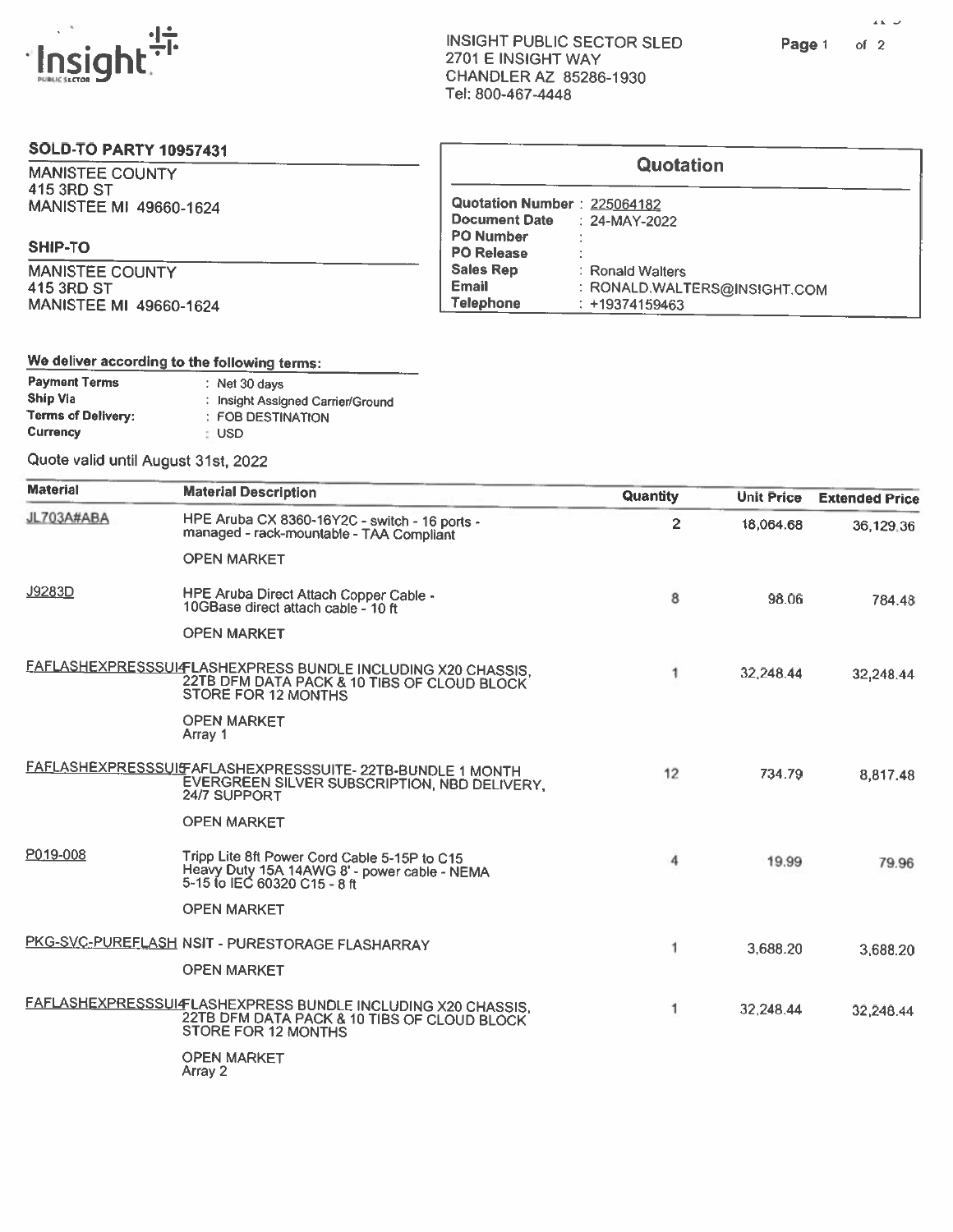

Page 2 of 2

|                  | A -4                       |
|------------------|----------------------------|
| ∵Insight™        | Quotation Number 225064182 |
| PUBLIC SECTOR UP | Document Date 24-MAY-2022  |

| <b>Material</b>                                 | <b>Material Description</b>                                                                                              | Quantity                | <b>Unit Price Extended Price</b> |           |
|-------------------------------------------------|--------------------------------------------------------------------------------------------------------------------------|-------------------------|----------------------------------|-----------|
|                                                 | FAFLASHEXPRESSSUIFAFLASHEXPRESSSUITE-22TB-BUNDLE 1 MONTH<br>EVERGREEN SILVER SUBSCRIPTION, NBD DELIVERY,<br>24/7 SUPPORT | 12                      | 734.79                           | 8,817.48  |
|                                                 | <b>OPEN MARKET</b><br>Array 2                                                                                            |                         |                                  |           |
| PKG-SVC-PUREFLASH NSIT - PURESTORAGE FLASHARRAY |                                                                                                                          |                         | 3,688,20                         | 3,688.20  |
|                                                 | <b>OPEN MARKET</b><br>Array 2                                                                                            |                         |                                  |           |
|                                                 |                                                                                                                          | <b>Product Subtotal</b> |                                  | 101,490.6 |

| <b>Product Subtotal</b> | 101.490.68 |
|-------------------------|------------|
| Services Subtotal       | 25,011.36  |
| TAX                     | 0.00       |
| Total                   | 126,502.04 |

Thank you for choosing Insight. Please contact us with any questions or for additional information about Insight's complete IT solution offering.

Sincerely,

Ronald Walters +19374159463 RONALD.WALTERS@INSIGHT.COM

Insight Global Finance has a wide variety of flexible financing options and technology refresh solutions. Contact your Insight representative for an innovative approach to maximizing your technology and developing a strate

This purchase is subject to Insight's online Terms of Sale unless you have a separate purchase agreement signed by you and<br>Insight, in which case, that separate agreement will govern. Insight's online Terms of Sale can be

Effective Oct. 1, 2018, the U.S. government imposed tariffs on technology-related goods. Technology manufacturers are evaluating the impact on their cost and are providing us with frequent cost updates. For this reason, qu

SOFTWARE AND CLOUD SERVICES PURCHASES: If your purchase contains any software or cloud computing offerings<br>("Software and Cloud Offerings"), each offering will be subject to the applicable supplier's end user license and u